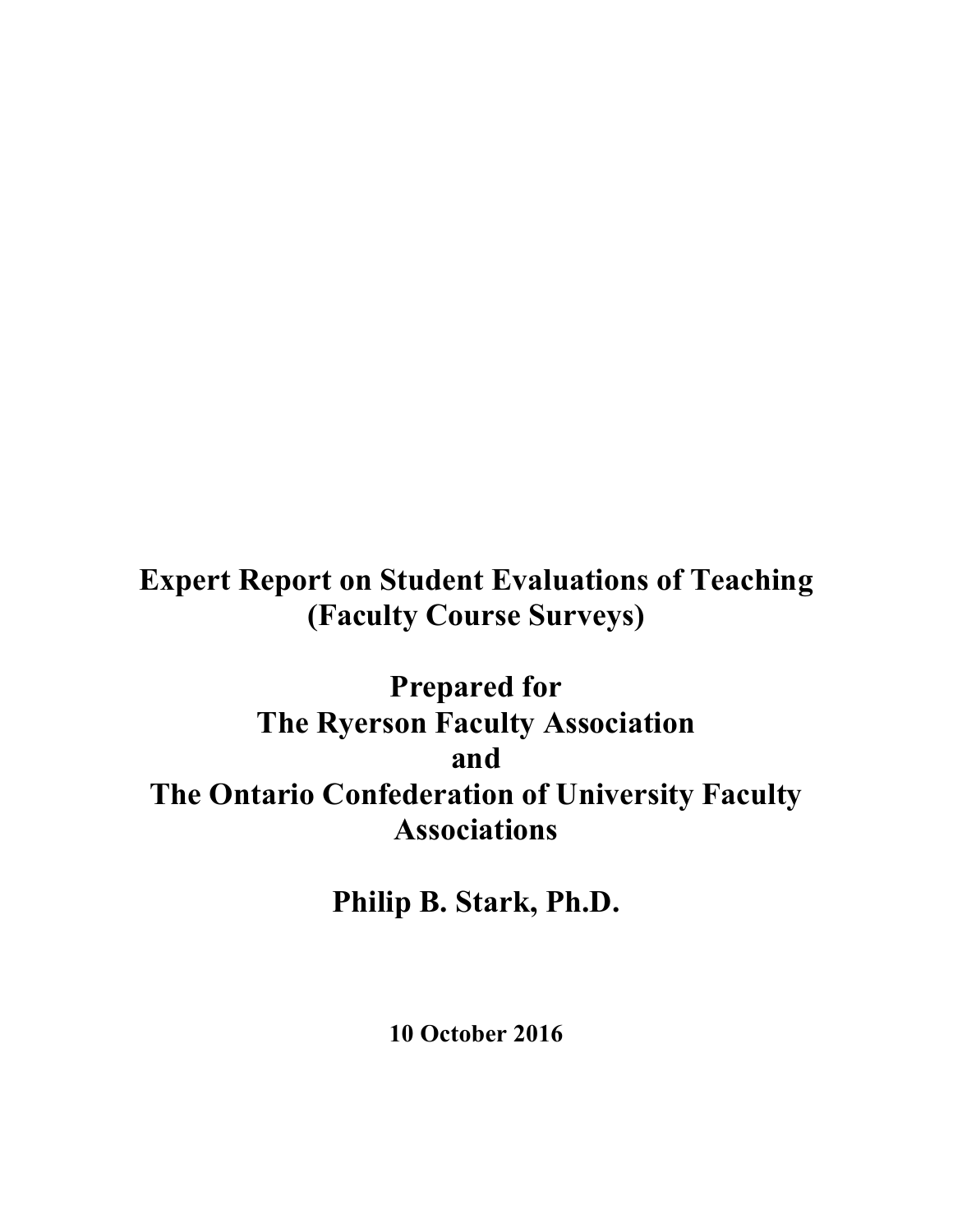## **I. QUALIFICATIONS AND BACKGROUND**

- 1. I am Professor of Statistics, Associate Dean of Mathematical and Physical Sciences, and Director of the Statistical Computing Facility at the University of California, Berkeley, where I am also a faculty member in the Graduate Program in Computational Data Science and Engineering; a co-investigator at the Berkeley Institute for Data Science; principal investigator of the Consortium for Data Analytics in Risk; director of Berkeley Open Source Food; and affiliated faculty of the Simons Institute for the Theory of Computing, the Theoretical Astrophysics Center, and the Berkeley Food Institute. Previously, I was Chair of the Department of Statistics. I have also had campus-wide responsibilities regarding educational technology, including technology involved in teaching evaluations.
- 2. I have published more than one hundred and fifty articles and books. I have served on the editorial boards of archival journals in physical science, Applied Mathematics, Computer Science, and Statistics. I currently serve on four editorial boards. I have lectured at universities, professional societies, and government agencies in twenty-five countries. I was a Presidential Young Investigator, a Miller Research Professor, and a Velux/Villum Foundation Visiting Professor of Theoretical Computer Science. I received the U.C. Berkeley Chancellor's Award for Research in the Public Interest and the Leamer-Rosenthal Prize for Open Social Science. I am a member of the Institute for Mathematical Statistics and the Bernoulli Society; and I am a Fellow of the American Statistical Association, the Institute of Physics, and the Royal Astronomical Society. I am professionally accredited as a statistician by the American Statistical Association and as a physicist by the Institute of Physics.
- 3. I have consulted for many U.S. government agencies, including the U.S. Department of Justice, the U.S. Department of Agriculture, the U.S. Department of Commerce, the U.S. Department of Housing and Urban Development, the U.S. Department of Veterans Affairs, the Federal Trade Commission, the California Secretary of State, the California Attorney General, the California Highway Patrol, the Colorado Secretary of State, and the Illinois State Attorney. I serve on the Advisory Board of the U.S. Election Assistance Commission.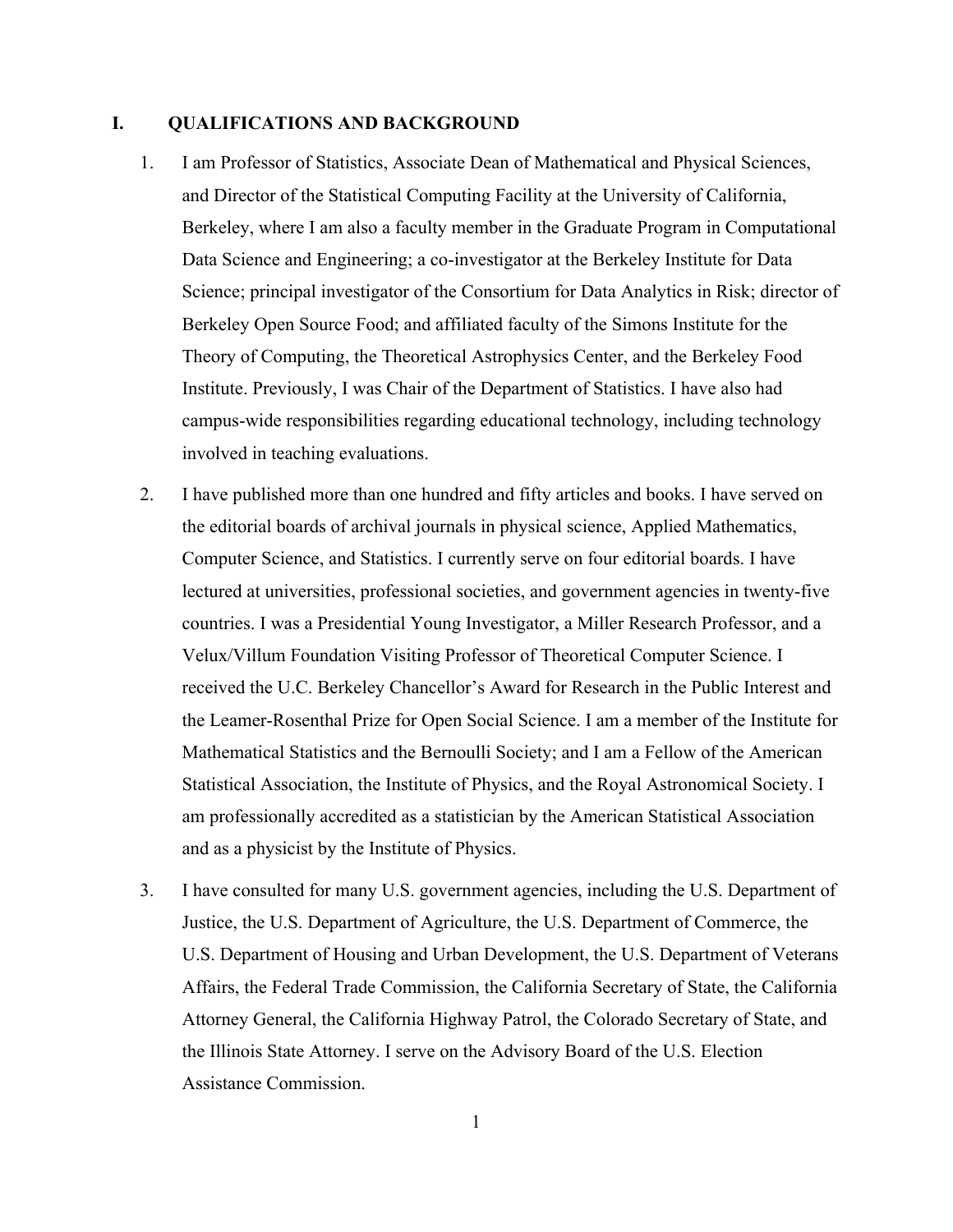- 4. I have testified before the U.S. House of Representatives Subcommittee on the Census; the State of California Senate Committee on Elections, Reapportionment and Constitutional Amendments; the State of California Assembly Committee on Elections and Redistricting; and the State of California Senate Committee on Natural Resources.
- 5. I have been an expert witness or non-testifying expert in state and federal cases, for plaintiffs and for defendants, in criminal matters and a range of civil matters, including, *inter alia*: truth in advertising, antitrust, construction defects, consumer class actions, credit risk, disaster relief, election contests, employment discrimination, environmental protection, equal protection, fairness in lending, federal legislation, First Amendment, import restrictions, insurance, intellectual property, jury selection, mortgage-backed securities, natural resources, product liability class actions, *qui tam*, risk assessment, toxic tort class actions, trade secrets, and wage and hour class actions.
- 6. I have been qualified as an expert on statistics in U.S. federal courts, including the Central District of California, the District of Maryland, the Southern District of New York, and the Eastern District of Pennsylvania. I have also been qualified as an expert in statistics in state courts, and I have testified as an expert in binding arbitrations.
- 7. I have used statistics to address a wide range of questions in many fields.<sup>1</sup>
- 8. I developed statistical approaches to auditing elections ("risk-limiting audits") that have been incorporated into statutes in California (AB 2023, SB 360, AB 44) and Colorado (C.R.S. 1-7-515). Statistical approaches to data reduction that I developed are used by the Danish Ørsted satellite and by the Global Oscillations Network Group international network of solar telescopes.
- 9. Since 1988, I have taught statistics at the University of California, Berkeley, one of the top two statistics departments in the world (see, e.g., QS World University Rankings, 2014) and the nation (US News and World Reports, 2014). I teach statistics regularly at

<sup>&</sup>lt;sup>1</sup> For example, I have used statistics to analyze the Big Bang, the interior structure of the Earth and Sun, the risk of large earthquakes, the reliability of clinical trials, the accuracy of election results, the accuracy of the U.S. Census, the risk of consumer credit default, the causes of geriatric hearing loss, the effectiveness of water treatment, the fragility of ecological food webs, risks to protected species, the effectiveness of Internet content filters, and the reliability models of climate, among other things.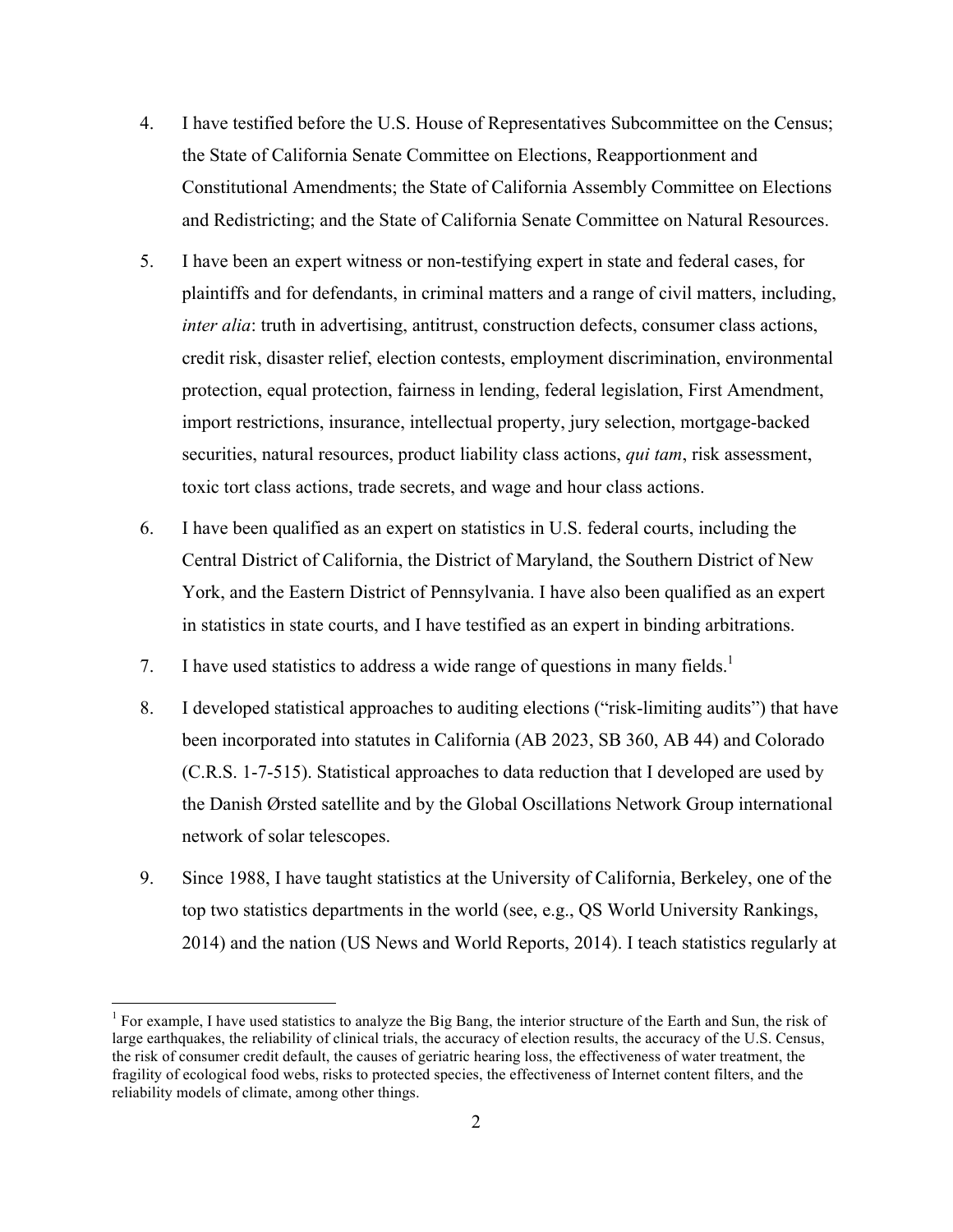the undergraduate and graduate levels. I have created five new statistics courses at U.C. Berkeley. I developed and taught U.C. Berkeley's first online course in any subject (Statistics W21, subsequently approved for credit throughout the ten campuses of the University of California system). I also developed and co-taught online statistics courses to over 52,000 students, based on an online textbook and other pedagogical materials I wrote and programmed.

- 10. I have professional experience in the evaluation of teaching and the administration of student evaluations. I have published two research papers on student evaluations, their use and misuse, and their biases; one of the papers has been downloaded more than 32,000 times. I have testified in union grievances and binding arbitration on the use of student evaluations of teaching (SET) for employment decisions. My work on SET has received media attention in academic journals and the popular press, from *National Public Radio* and *The Chronicle of Higher Education* to *Seventeen*.
- 11. I designed statistical tests of online SET deployed by U.C. Berkeley in fall, 2012. I have also conducted experiments on the association between student ratings of instructor effectiveness and student enjoyment.
- 12. While chair of the Department of Statistics, I made major changes to how teaching was evaluated for the purpose of employment decisions, including introducing teaching portfolios and peer observation before milestone reviews, such as tenure and promotion to full professor. Those changes were adopted by the Dean of Mathematical and Physical Sciences as a model for improving the evaluation of teaching. I was twice invited to address all academic U.C. Berkeley administrators, including deans and department chairs, on the use of SET, biases in SET, and improper reliance on SET. I have also been invited to present my work on SET to the deans and department chairs within the College of Letters and Sciences and, separately, within the Division of Mathematical Sciences.
- 13. I have given professional presentations about the use and misuse of SET at academic conferences, departmental seminars, university-wide seminars, and workshops for university administrators, including lectures at The University of Pennsylvania, The University of California Santa Cruz, Colorado State University, The University of San

3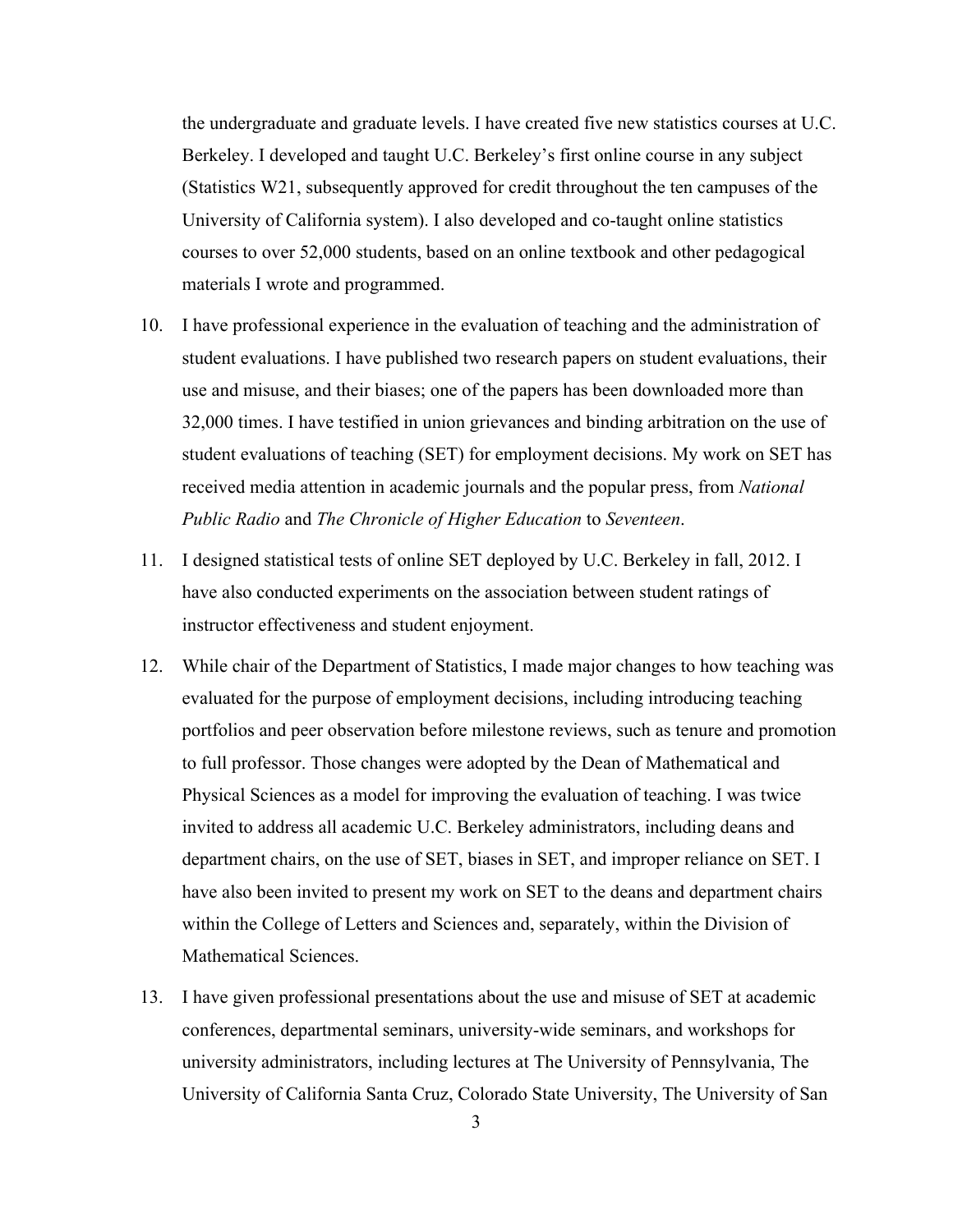Francisco, the Center for Studies in Higher Education at The University of California, Berkeley, and the National Center for the Study of Collective Bargaining in Higher Education and the Professions at Hunter College. Next month, I am scheduled to make a presentation on SET at the University of California, San Diego.

- 14. My role as Associate Dean includes adjudicating employment grievances brought by represented academic staff. I have adjudicated an employment grievance in which SET played a central role.
- 15. In my role as Associate Dean, I am responsible for developing methods for evaluating teaching and promoting excellence in teaching that are less subject to the biases that pervade SET.
- 16. My current *curriculum vitae* is attached.

## **II. SUMMARY OF OPINIONS**

- 17. I understand that student evaluations of teaching (SET) are called "Faculty Course Surveys" (FCSs) at Ryerson University. I use the term SET below.
- 18. There is a large literature on SET. The best evidence about the connection between SET and other variables comes from experiments that assign students at random to sections of courses, in a manner similar to clinical trials. By comparing student performance and SET across sections, one can establish the extent to which SET measure the effectiveness of instruction, or are influenced by other factors, such as the gender of the instructor.
- 19. Such experiments, along with other large, multi-section studies, generally find weak or negative association between SET and instructor effectiveness, measured by performance on uniformly graded final exams or performance in follow-on courses (Carrell and West, 2010; Boring et al., 2016; Braga et al., 2014; Johnson, 2003, especially Ch.5; MacNell et al., 2015; Uttl et al., 2016). The best evidence suggests that SET are neither reliable nor valid, even when the survey response rate is nearly perfect.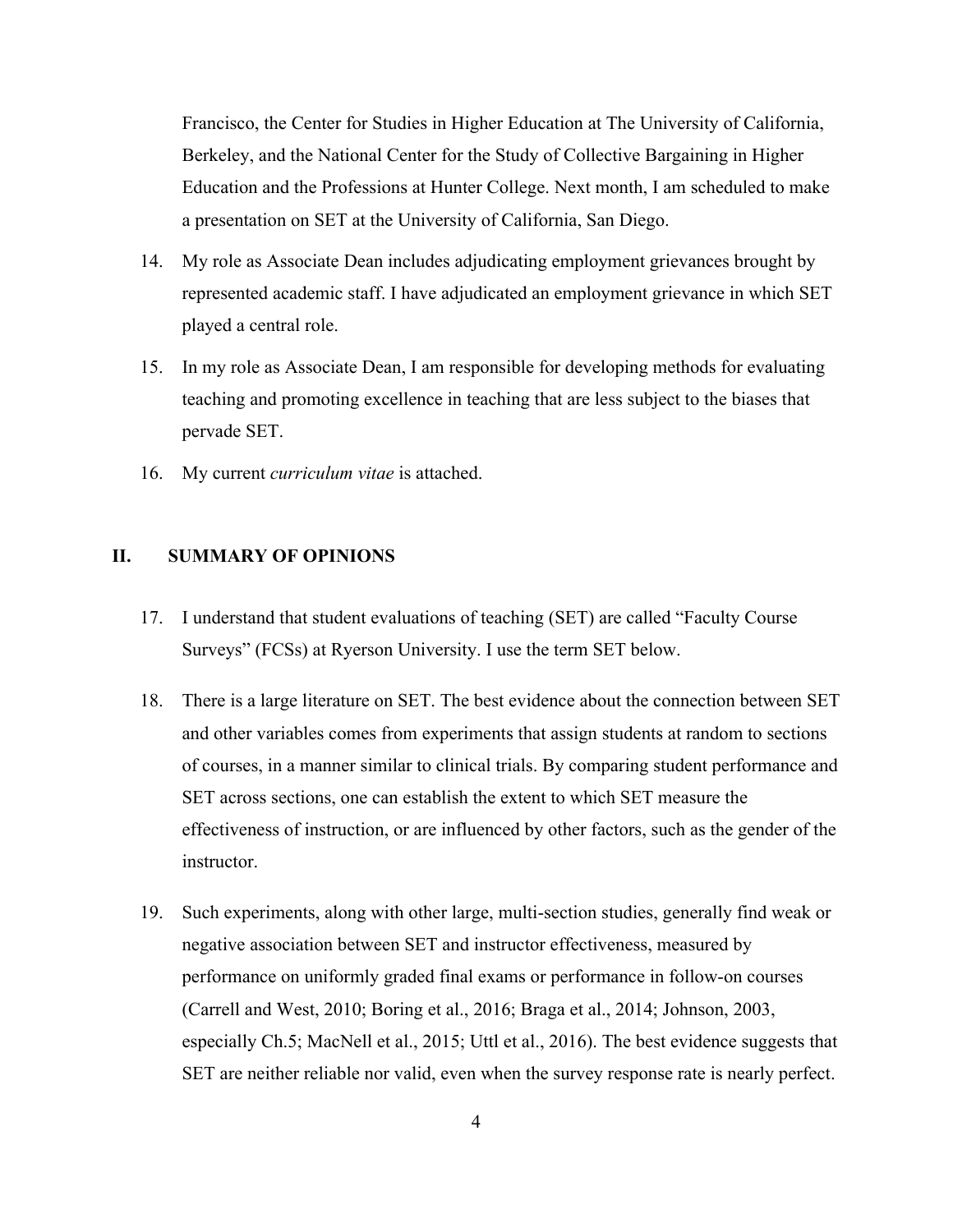- 20. However, there are papers that argue that SET are reliable and valid. The studies I have seen are not convincing; in particular, none rises to the level of rigor of the randomized experiments and "natural experiments" cited above. Generally, they lack appropriate controls, do not use randomization, use inappropriate statistical tests, and conflate statistical significance with effect size.
- 21. Suppose that SET were in some instances reliable and valid. Because in many circumstances SET are biased, as described below, SET should not be presumed to be valid, reliable, or fair in any given course, department, or university, absent affirmative evidence of reliability, validity, and unbiasedness *in that time and place.*
- 22. There is substantial evidence that SET have large biases. Sources of bias include students' grade expectations (e.g., Boring et al., 2016; Marsh and Cooper, 1980; Vasta and Sarmiento, 1979); the nature of the course material (for instance, instructors who teach courses with mathematical content tend to get lower ratings, Uttl et al., 2013), the level of the course and whether the course is required (e.g., Marsh and Roche, 1997), the course format (Lake, 2001), the size of the course (Bedard and Kuhn, 2005), instructor gender (Arbuckle and Williams, 2003; Basow et al., 2013; Bianchini et al., 2013; Boring, 2015; Boring et al., 2016; MacNell et al., 2015), instructor age (Arbuckle and Williams, 2003; Bianchini et al., 2013), instructor attractiveness (Ambady and Rosenthal, 1993; Wolbring and Riordan, 2016), instructor expressiveness (Ambady and Rosenthal, 1993; Williams and Ceci, 1997), instructor race (Archibeque, 2014, and citations therein; Basow et al., 2013), whether the instructor speaks with an accent or is a native speaker (Subtirelu, 2015), the physical condition of the classroom (Hill and Epps, 2010), and so on. Many of these factors are protected characteristics under employment law: relying on student evaluations may have disparate impact on protected groups. Other factors may not be in the control of the instructor.
- 23. The biases can be so large that more effective teachers get lower SET than less effective teachers (Boring et al., 2016). There is evidence that the biases vary by discipline (and other variables, including student gender), making it essentially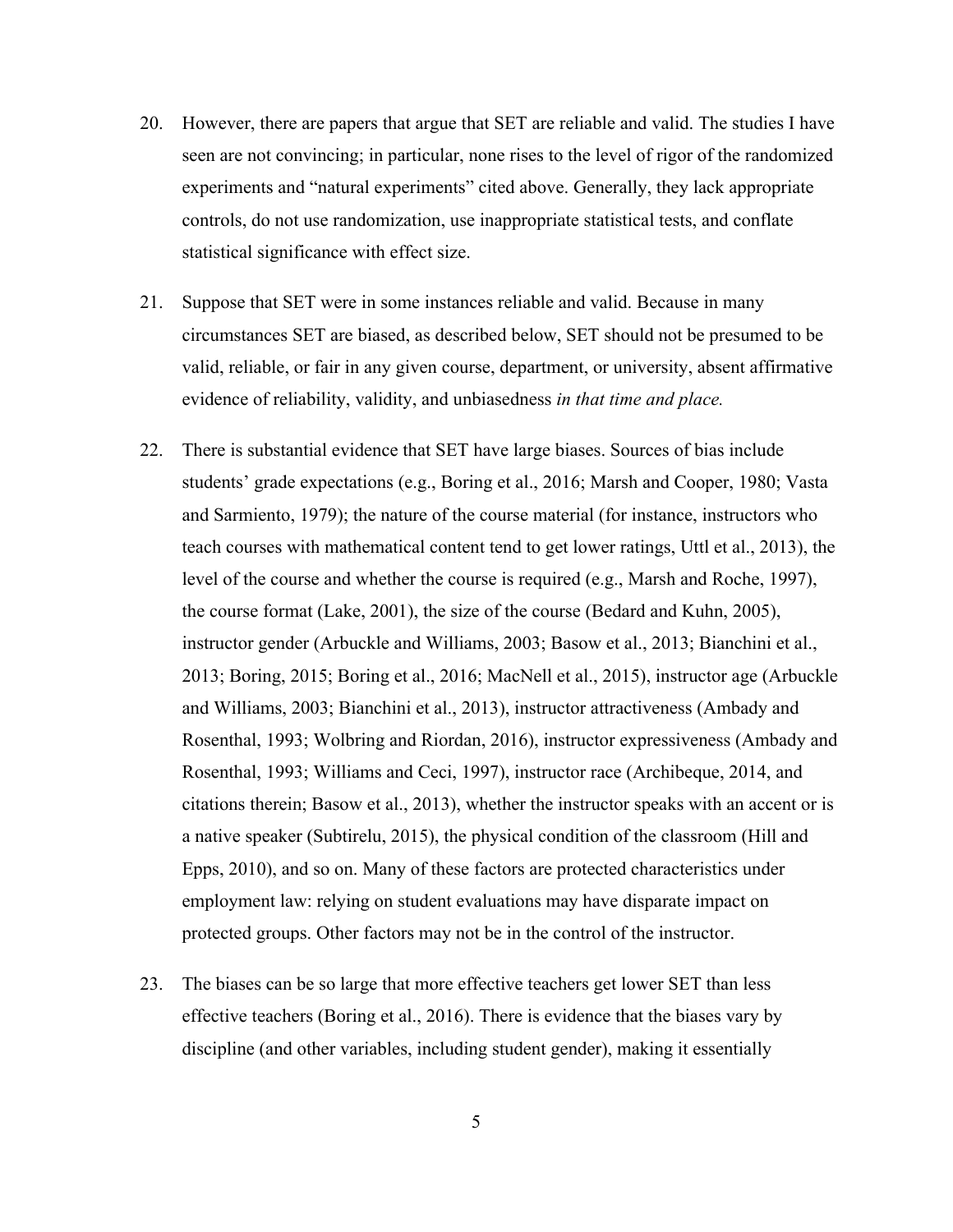impossible to adjust SET for bias to obtain a fair and meaningful measure of teaching quality or effectiveness (Boring et al., 2016).

- 24. "Omnibus" items on SET, such as questions about effectiveness, are particularly subject to bias (Worthington, 2002). However, even putatively objective items, such as whether assignments are returned promptly, are subject to large biases (Boring et al., 2016; MacNell et al., 2015).
- 25. In short, it is possible that SET are reliable measures of students' experiences (Did the student enjoy the class? Could the student read the instructor's handwriting?) but SET are generally unreliable, biased, and invalid measures of items that require judgment (Was the instructor/course effective? Was the instructor professional? Was the instructor fair? Was the course material well organized?) or accurate memory (for instance, there is evidence that students do not accurately report the number of hours per week they typically spend working on a course, nor whether instructors are generally available outside class).
- 26. Even if an SET item measured what it purports to measure, it would be statistically inappropriate and misleading to average SET scores and to compare average scores across courses, instructors, disciplines, and so on (Stark and Freishtat, 2014). In part this is because many variables in question are "ordinal categorical" variables, rather than quantitative, linear variables (Stark and Freishtat, 2014).
- 27. A *categorical variable* is a variable whose possible values are *labels* or *categories*, such as "blue, green, red, yellow." An *ordinal categorical variable* is a categorical variable whose possible values have a natural order, for instance, "strongly disagree, disagree, neither agree nor disagree, agree, strongly agree" (which are ordered by strength of agreement) and "cold, cool, warm, hot" (which are ordered by temperature).
- 28. While it is common to replace the category names with numbers, for instance, using "1" to signify "strongly disagree" and "5" to signify "strongly agree," the numbers themselves are not quantities, just new labels. They are codes that happen to be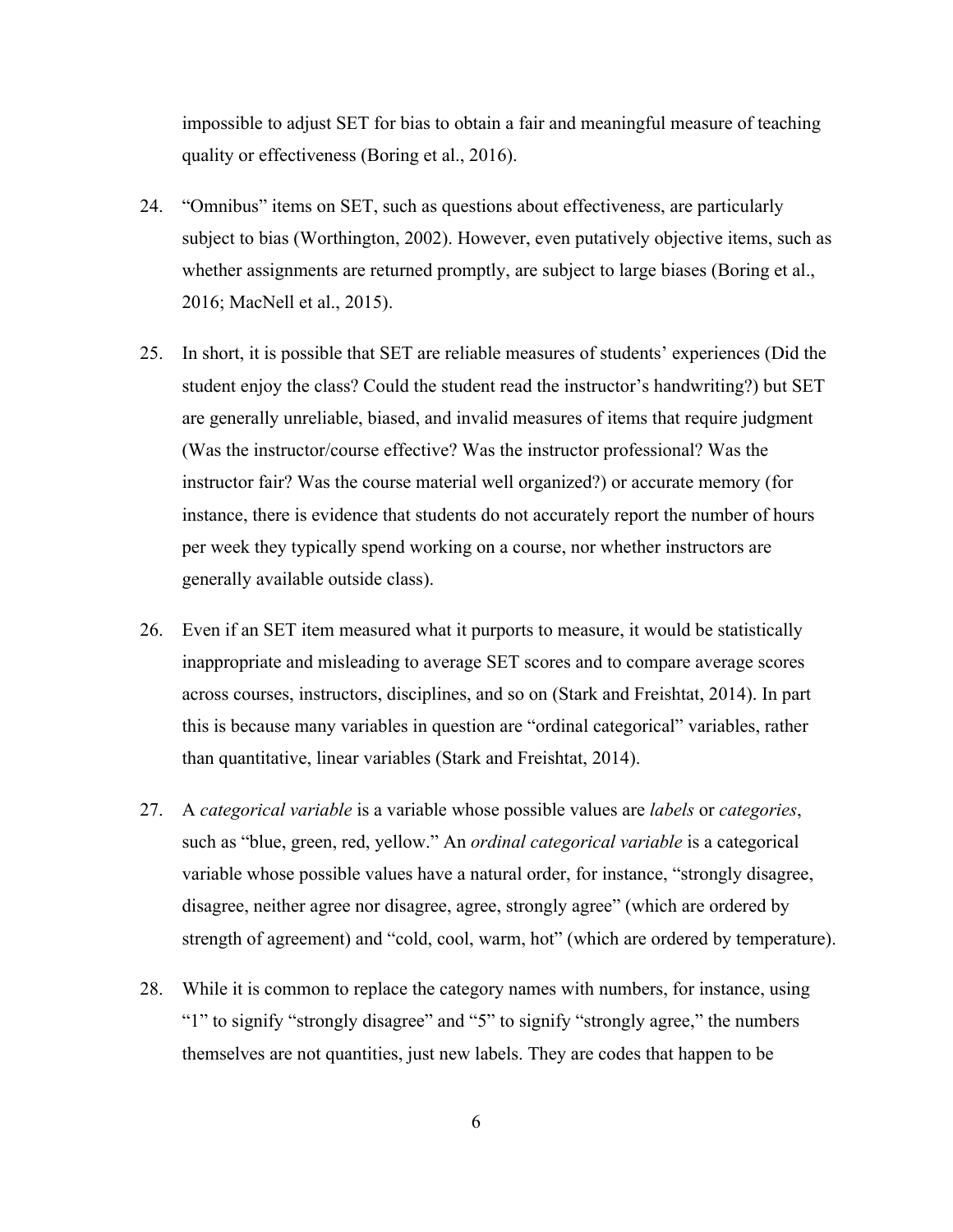numerical. The actual magnitudes of the numbers do not mean anything. The labels are arbitrary.

- 29. Averaging such numbers is meaningless as a matter of statistics. For the average to be meaningful, the difference between "1" and "2" would need to mean the same thing as the difference between "4" and "5." A "1" would have to balance a "5" to be the equivalent of two "3"s. But adding or subtracting labels from each other does not make sense, any more than it makes sense to add or average postal codes.
- 30. Reporting the averages to several significant digits gives the illusion of scientific precision when in fact the result is not valid.
- 31. Even if the numbers denoted quantities rather than numerical labels, reducing the data to averages obscures variation, which is crucial for interpreting the information. Even if the ratings had a sensible quantitative interpretation, a class in which student ratings are equally divided between "poor" and "excellent" is presumably quite different from one in which students unanimously rate the instructor "average."
- 32. One way to reduce the temptation to average labels is to avoid using numerical labels the first place, and instead to tally the frequency of each response category. Of course, if the survey item does not measure what it purports to measure, the frequency distribution of responses will still be misleading.
- 33. In interpreting survey results, it is important to consider the response rate—the percentage of students in the class who return the survey. Responders are not a random sample: they are "self-selected." When response rates are low, responses are unlikely to be representative of the class as a whole. Responders and nonresponders generally differ. Because anger is generally a stronger motivator than contentment, it is plausible that survey responses are strongly biased towards negative results when response rates are especially low. In short, there is no basis for extrapolating SET or student comments from the students who responded to other students in a course.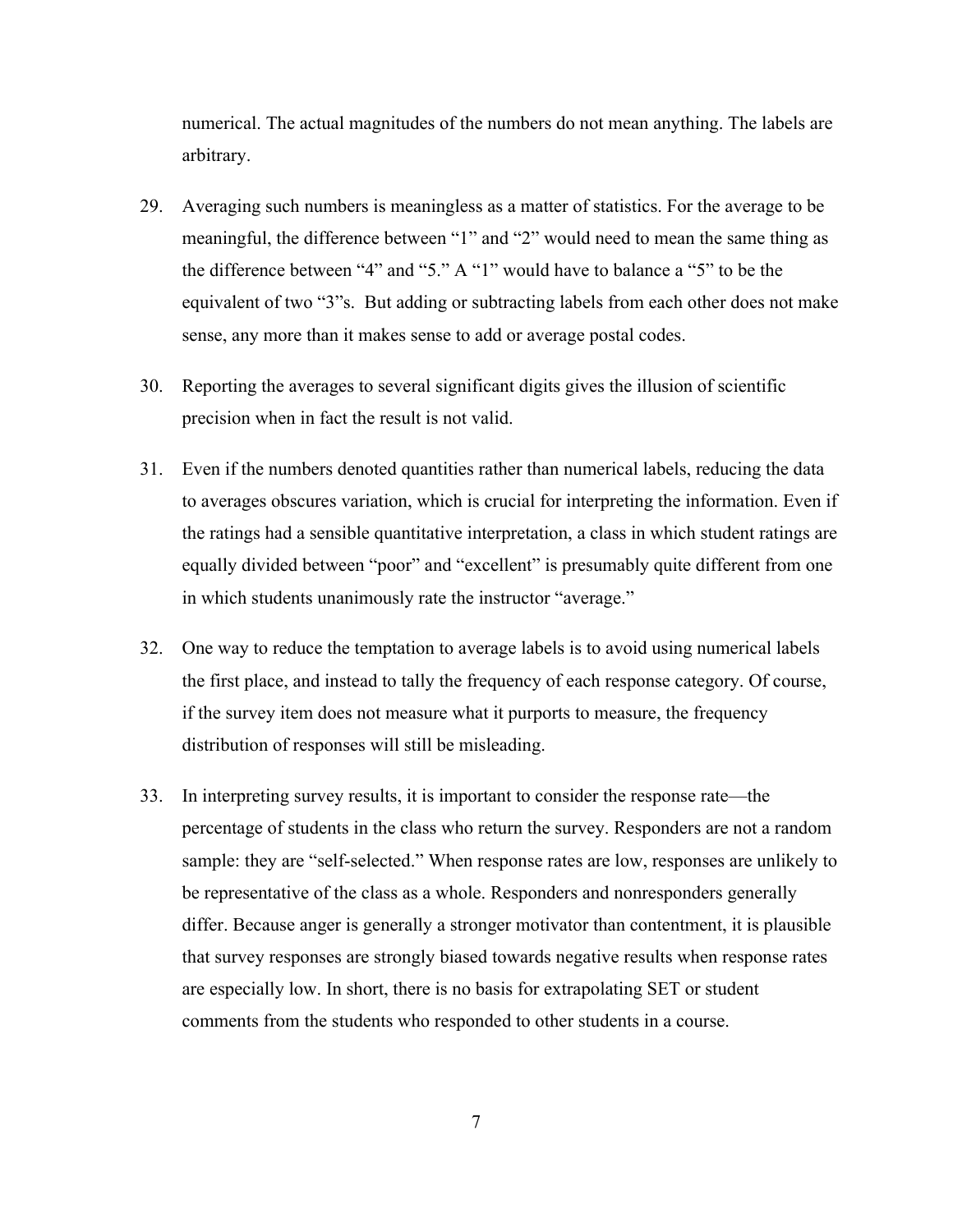- 34. Response rates themselves are not a mark of teaching quality (Stark and Freishtat, 2014).
- 35. Student comments need to be interpreted cautiously. Students often use adjectives differently from how faculty do. This includes adjectives such as "fair," "professional," "organized," "challenging," and "respectful" (Lauer, 2012).
- 36. Students are generally unable to assess of the appropriateness of material, the organization of the material, the value of the material, or what they have learned (see, e.g., Stark and Freishtat, 2014, and references therein).
- 37. In my opinion, items relating to teaching effectiveness, course effectiveness, course organization, course relevance, and so on should be eliminated from SET, because these are particularly susceptible to bias and, evidently, misleading. Only items that report students' experience should be retained, for instance, whether the student enjoyed the class, whether the student found the instructor's handwriting legible, whether the student found the class easy or difficult, whether the workload was greater than or less than that of other courses, and whether the student has greater or less interest in the subject after taking the class. The results still need to be interpreted and used cautiously. The results should not be reduced to averages. Instead, frequency distributions should be reported: the percentage of students whose response is in each category. Response rates should be reported. Results should not be extrapolated from responders to nonresponders. Results should not be compared across course formats, levels, topics, or disciplines. And the use of the results in employment decisions should be discouraged, if not forbidden: even for such items, responses are likely to be affected by all the confounding biases discussed above, so reliance on SET is likely to have disparate impact on protected groups and to disadvantage some instructors for reasons beyond their control.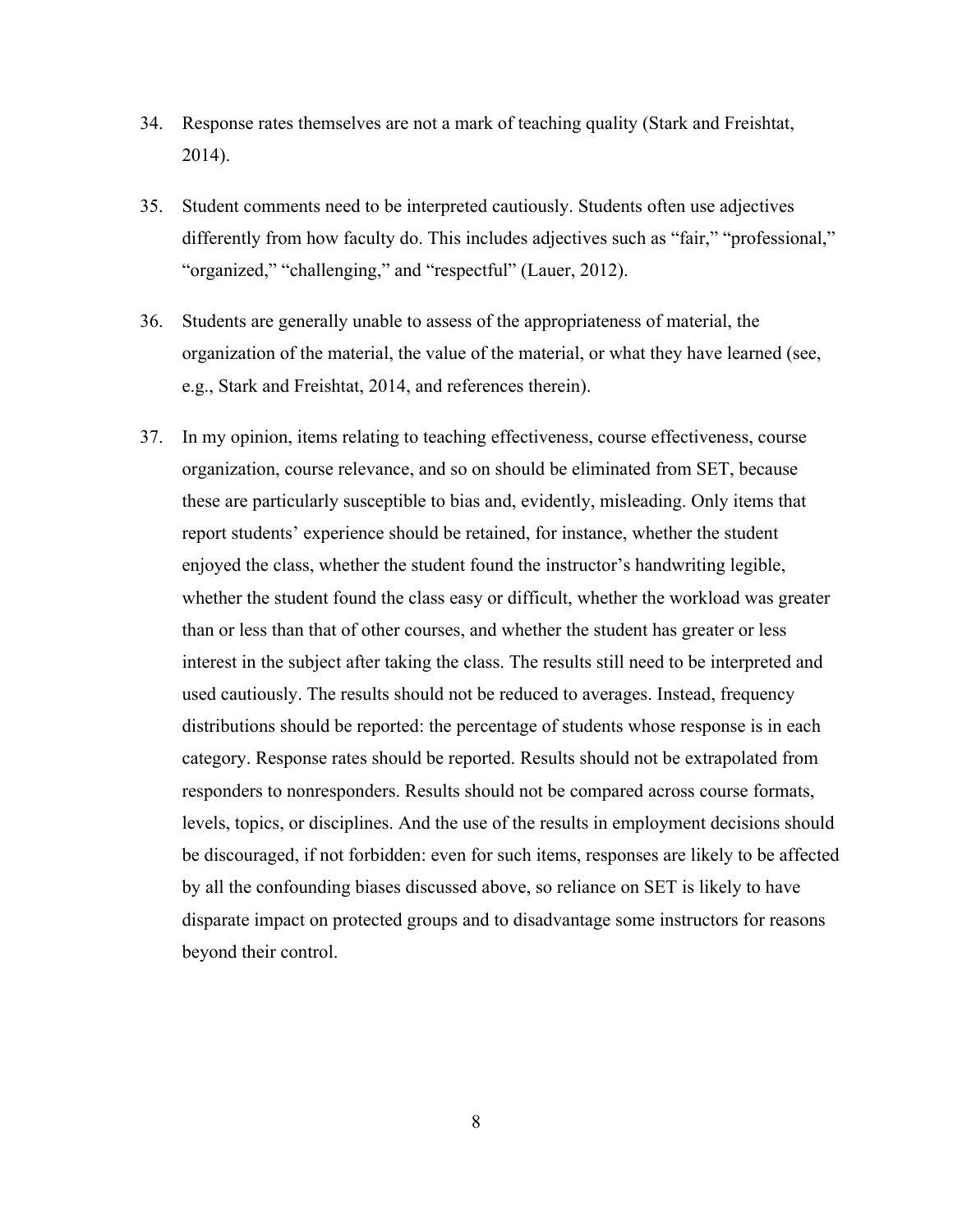## **III. REFERENCES**

30. For supporting references, please see the following, and citations therein:

Ambady, N., and R. Rosenthal, 1993. Half a Minute: Predicting Teacher Evaluations from Thin Slices of Nonverbal Behavior and Physical Attractiveness, *J. Personality and Social Psychology, 64,* 431-441.

Arbuckle, J. and B.D. Williams, 2003. Students' Perceptions of Expressiveness: Age and Gender Effects on Teacher Evaluations, *Sex Roles, 49,* 507-516. DOI 10.1023/A:1025832707002

Archibeque, O., 2014. Bias in Student Evaluations of Minority Faculty: A Selected Bibliography of Recent Publications, 2005 to Present. http://library.auraria.edu/content/bias-student-evaluations-minority-faculty (last retrieved 30 September 2016)

Basow, S., S. Codos, and J. Martin, 2013. The Effects of Professors' Race and Gender on Student Evaluations and Performance, *College Student Journal, 47* (2), 352-363.

Bedard, K., and P. Kuhn, 2005. Where Class Size Really Matters: Class Size and Student Ratings of Instructor Effectiveness, Department of Economics, University of California, Santa Barbara. http://econ.ucsb.edu/~kelly/ucsb4.pdf (last retrieved 6 October 2016)

Bianchini, S., F. Lissoni, and M. Pezzoni, 2013. Instructor Characteristics and Students' Evaluation of Teaching Effectiveness: Evidence from an Italian Engineering School. *European Journal of Engineering Education, 38,* 38-57. DOI: 0.1080/03043797.2012.742868

Boring, A., 2015. Gender Bias in Student Evaluations of Teachers, OFCE-PRESAGE-Sciences-Po Working Paper, http://www.ofce.sciences-po.fr/pdf/dtravail/WP2015-13.pdf (last retrieved 30 September 2016)

Boring, A., K. Ottoboni, and P.B. Stark, 2016. Student Evaluations of Teaching (Mostly) Do Not Measure Teaching Effectiveness, *ScienceOpen*, DOI 10.14293/S2199- 1006.1.SOR-EDU.AETBZC.v1

Braga, M., M. Paccagnella, and M. Pellizzari, 2014. Evaluating Students' Evaluations of Professors, *Economics of Education Review, 41,* 71-88.

Carrell, S.E., and J.E. West, 2010. Does Professor Quality Matter? Evidence from Random Assignment of Students to Professors, *J. Political Economy, 118,* 409-432.

Hill, M.C., and K.K. Epps, 2010. The Impact of Physical Classroom Environment on Student Satisfaction and Student Evaluation of Teaching in the University Environment, *Academy of Educational Leadership Journal, 14*, 65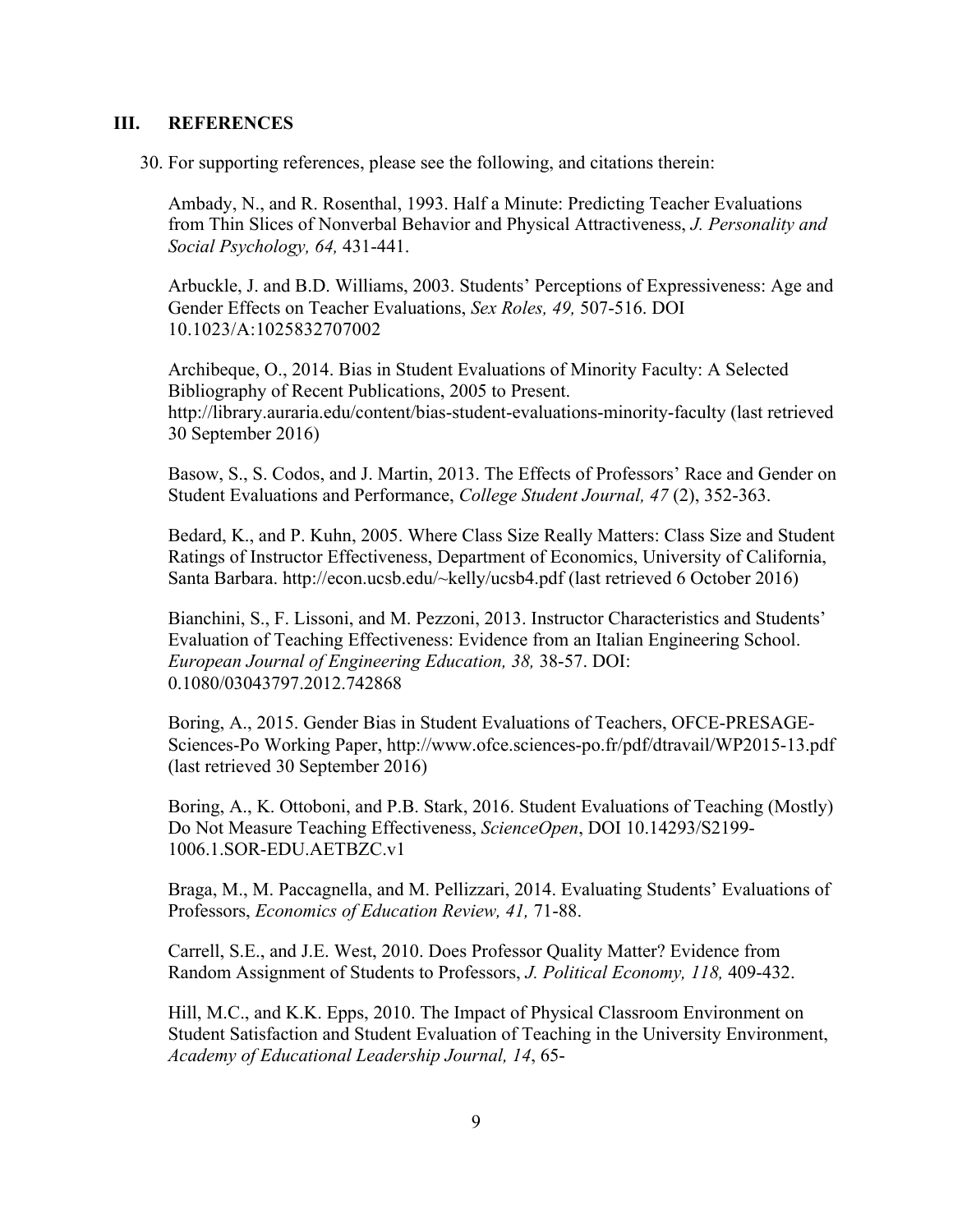Johnson, V.E., 2003. *Grade Inflation: A Crisis in College Education*, Springer-Verlag, NY, 262pp.

Lake, D.A., 2001. Student Performance and Perceptions of a Lecture-based Course Compared with the Same Course Utilizing Group Discussion. *Physical Therapy, 81*, 896- 902.

Lauer, C., 2012. A Comparison of Faculty and Student Perspectives on Course Evaluation Terminology, in *To Improve the Academy: Resources for Faculty, Instructional, and Educational Development, 31,* J.E. Groccia and L. Cruz, eds., Jossey-Bass, 195-211.

MacNell, L., A. Driscoll, and A.N. Hunt, 2015. What's in a Name: Exposing Gender Bias in Student Ratings of Teaching, *Innovative Higher Education, 40*, 291-303. DOI 10.1007/s10755-014-9313-4

Marsh, H.W., and T. Cooper. 1980. Prior Subject Interest, Students Evaluations, and Instructional Effectiveness. Paper presented at the annual meeting of the American Educational Research Association.

Marsh, H.W., and L.A. Roche. 1997. Making Students' Evaluations of Teaching Effectiveness Effective. *American Psychologist 52*, 1187-1197

Schmidt, B., 2015. Gendered Language in Teacher Reviews, http://benschmidt.org/profGender (last retrieved 30 September 2016)

Stark, P.B., and R. Freishtat, 2014. An Evaluation of Course Evaluations, *ScienceOpen*, DOI 10.14293/S2199-1006.1.SOR-EDU.AOFRQA.v1

Subtirelu, N.C., 2015. "She does have an accent but…": Race and language ideology in students' evaluations of mathematics instructors on RateMyProfessors.com, *Language in Society, 44,* 35-62. DOI 10.1017/S0047404514000736

Uttl, B., C.A. White, and A. Morin, 2013. The Numbers Tell it All: Students Don't Like Numbers!, *PLoS ONE, 8*(12): e83443, DOI 10.1371/journal.pone.0083443

Uttl, B., C.A. White, and D.W. Gonzalez, 2016. Meta-analysis of Faculty's Teaching Effectiveness: Student Evaluation of Teaching Ratings and Student Learning Are Not Related, *Studies in Educational Evaluation,* DOI: 0.1016/j.stueduc.2016.08.007

Vasta, R., and R.F. Sarmiento, 1979. Liberal Grading Improves Evaluations but not Performance, *J. Educational Psychology, 71*, 207-211.

Williams, W.M., and Ceci, S.J., 1997. "How'm I doing?": Problems with Student Ratings of Instructors and Courses, *Change: The Magazine of Higher Learning*, *29*, 12-23. DOI: 10.1080/00091389709602331